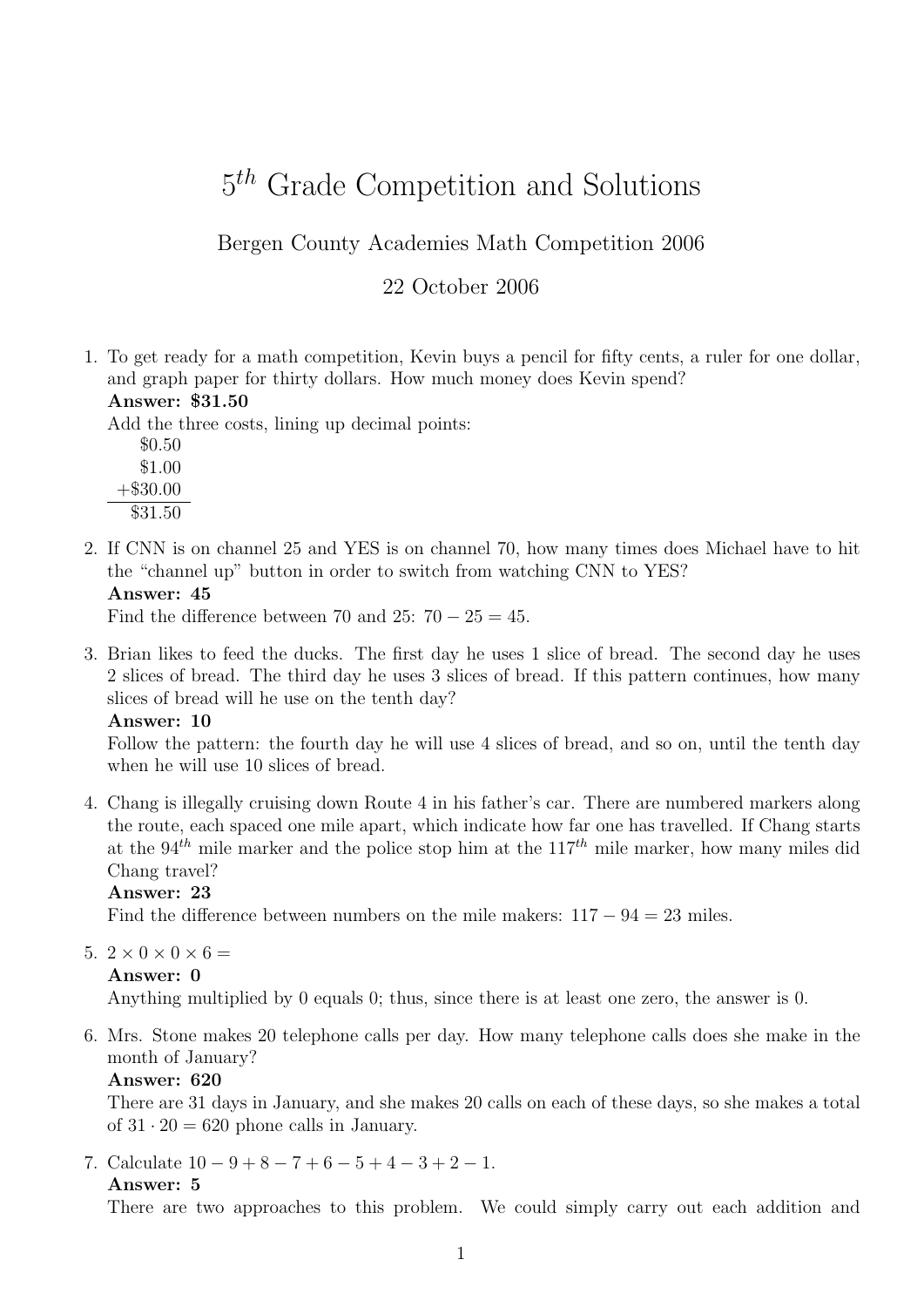subtraction to find the answer. Or we could group the numbers in a clever way that simplifies our computations, namely  $(10 - 9) + (8 - 7) + (6 - 5) + (4 - 3) + (2 - 1)$ . Following order of operations, we evaluate the expressions in parentheses first and find that the value of each is 1. So this equals  $1+1+1+1+1$ , which is 5.

8. Arthur accidentally added 7 to a number instead of multiplying that number by 7 on a math problem. His answer was 11. What should he have gotten as an answer? Answer: 28

We can work backwards to find the answer. Since he added, we can reverse that by subtracting: the original number was  $11 - 7 = 4$ . He was supposed to multiply this by 7, and  $7 \cdot 4 = 28$ .

9. To be prepared, Yoonjoo wants to carry 10 pencils with her at all times during school. Every hour, she gives one pencil to a friend and loses one pencil. If school is 8 hours long, at least how many pencils must Yoonjoo bring to school to remain prepared?

#### Answer: 26

The first hour, she gives away a pencil and loses a pencil, which means that she is short 2 pencils. Since this occurs every hour, this means that at the end of the day she will be short 16 pencils. Thus she must bring at least  $10 + 16 = 26$  pencils to school.

10. James's pet alligator has a body and a tail that together are 5 times as long as its head. From the tip of its nose to the tip of its tail the giant alligator is 300 meters long. How many meters long is its head?

#### Answer: 50

Since the body and tail are 5 times as long as the head, there are really 6 equal sections of the body that are the all the length of the head. So the head is  $300 \div 6 = 50$  meters long.

11. Asena and Christine are playing a game. Asena asks Christine to pick a number. She then asks her to add 12 to that number, multiply her answer by 3, subtract 36 from her new answer, divide that answer by 6, and multiply this answer by 2. If Christine picks the number 10 in the beginning, what number does she have at the end?

# Answer: 10

 $10 + 12 = 22 \cdot 3 = 66 - 36 = 30 \div 6 = 5 \cdot 2 = 10.$ 

12. Aaron knows he has somewhere between 100 and 110 baseball cards in his collection. If he counts his cards 2 at a time, he has 1 card left over. If he counts his cards 5 at a time, he has 2 left over. How many cards are in Aaron's collection?

# Answer: 107

Since Aaron has one card left over when he counts his cards 2 at a time, we know that he has an odd number of cards. We also know that he has 2 cards left over when he counts his cards 5 at a time. There are only two numbers between 100 and 110 that satisfy this last requirement: 102 and 107. However, we know that the number cannot be even, so Aaron must have 107 baseball cards in his collection.

13. Express  $\frac{11}{5}$  in decimal form.

Answer: 2.2

Either divide directly:  $11 \div 5 = 2.2$ , or note that  $\frac{11}{5} = \frac{10+1}{5} = 2 + \frac{1}{5} = 2 + \frac{2}{10} = 2.2$ .

14. In Eddy's sock drawer, there are two red socks, three blue socks, and two green socks. If Eddy takes socks out of the drawer one at a time and does not put them back, how many must he take out so that he can make at least one matching pair?

# Answer: 4

Suppose Eddy takes out three socks, and does not yet have a matching pair. This can only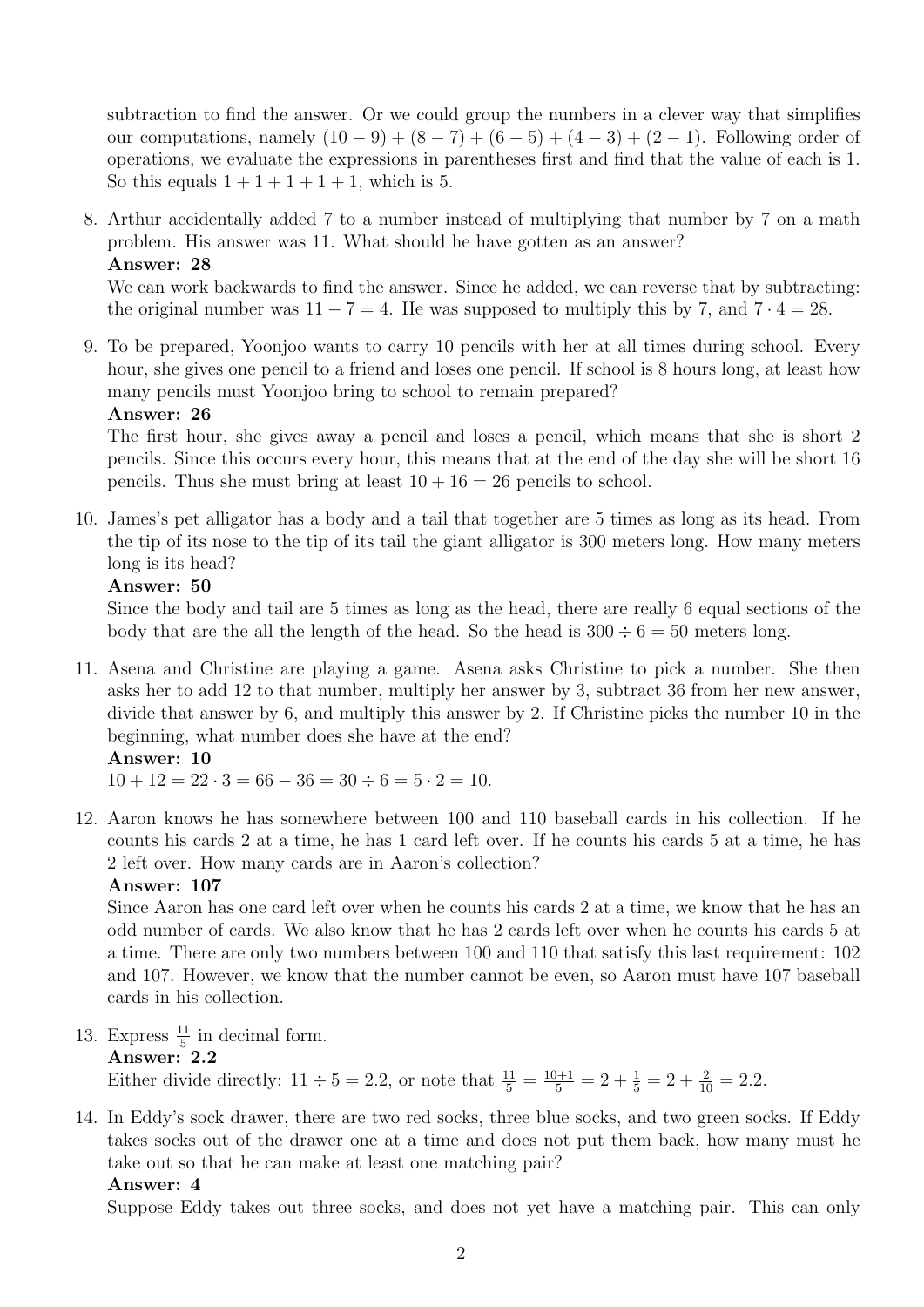happen if he takes out one red, one blue, and one green sock. The next (fourth) sock he takes out must then match one of the socks he has already taken out. If the first three socks were not all different colors, they must have contained a matching pair.

15. A military clock, instead of having the numbers 1 through 12, has the numbers 1 through 24 evenly spaced around the circular face. What is the number directly across from 19? Answer: 7

We could simply draw the clock and match the numbers up. We could also note that numbers opposite each other will always have a difference of 12. So the number across from 19 is  $19 - 12 = 7$ .

16. For a class trip, Mr. Holbrook hires 2 buses, which can each hold 50 students. However, 123 students signed up for the trip. If a car can hold up to 4 students, what is the minimum number of cars needed in addition to the two buses to ensure that every student has a ride?

#### Answer: 6

The two buses hold  $50 \times 2 = 100$  students, leaving  $123 - 100 = 23$  students for the cars. Each car holds a maximum 4 people so the 23 kids need at least  $23 \div 4 = 5.75$  cars. Since cars are whole, this means that 6 cars are needed.

17. Two numbers have a sum of 15 and a product of 36. What is the larger of the two numbers? Answer: 12

The two numbers must be 3 and 12, since  $3 + 12 = 15$  and  $3 \cdot 12 = 36$ . The larger of these is 12.

18. In a high school physical education class, 11 students know how to climb a tree. 6 of these students are male. There are 14 boys total in the class. 7 girls in the class do not know how to climb a tree. How many students are there in this class?

# Answer: 26

If 11 of the students in the class know how to climb a tree, and 6 are boys, that means that the other 5 are girls. 7 girls in the class do not know how to climb a tree, so there are  $5 + 7 = 12$ girls in the class. Therefore the total number of students in the class is  $12$  girls  $+ 14$  boys  $= 26$ .

19.  $20 + 40 + 60 + 80 = (1 + 2 + 3 + 4) \times 2$ 

#### Answer: 20

Each term on the left hand side of the equation is divisible by 20. Factoring out a 20 yields the expression  $(1 + 2 + 3 + 4) \times 20$ .

20. Mike arrived at a party 27 minutes before 3 : 23 PM. What time was it 11 minutes after he arrived?

# Answer: 3:07 PM

27 minutes before 3 : 23 is 2 : 56. 11 minutes after 2 : 56 is 3 : 07.

21. If Eugene counted to 600 by 6's, starting with 6, how many numbers did he count that are less than 600?

# Answer: 99

Eugene counted  $600 \div 6 = 100$  numbers, all of which were less than 600 except for one, namely 600. So he counted  $100 - 1 = 99$  numbers that are less than 600.

22. A triangle has a base of length 5 inches and a height to that base of length 8 inches. What is the area, in square inches, of the triangle?

#### Answer: 20

The area of a triangle is one half the length of its base times the length of its height to that base. So the area of this triangle is  $\frac{5\cdot 8}{2} = 20$  square inches.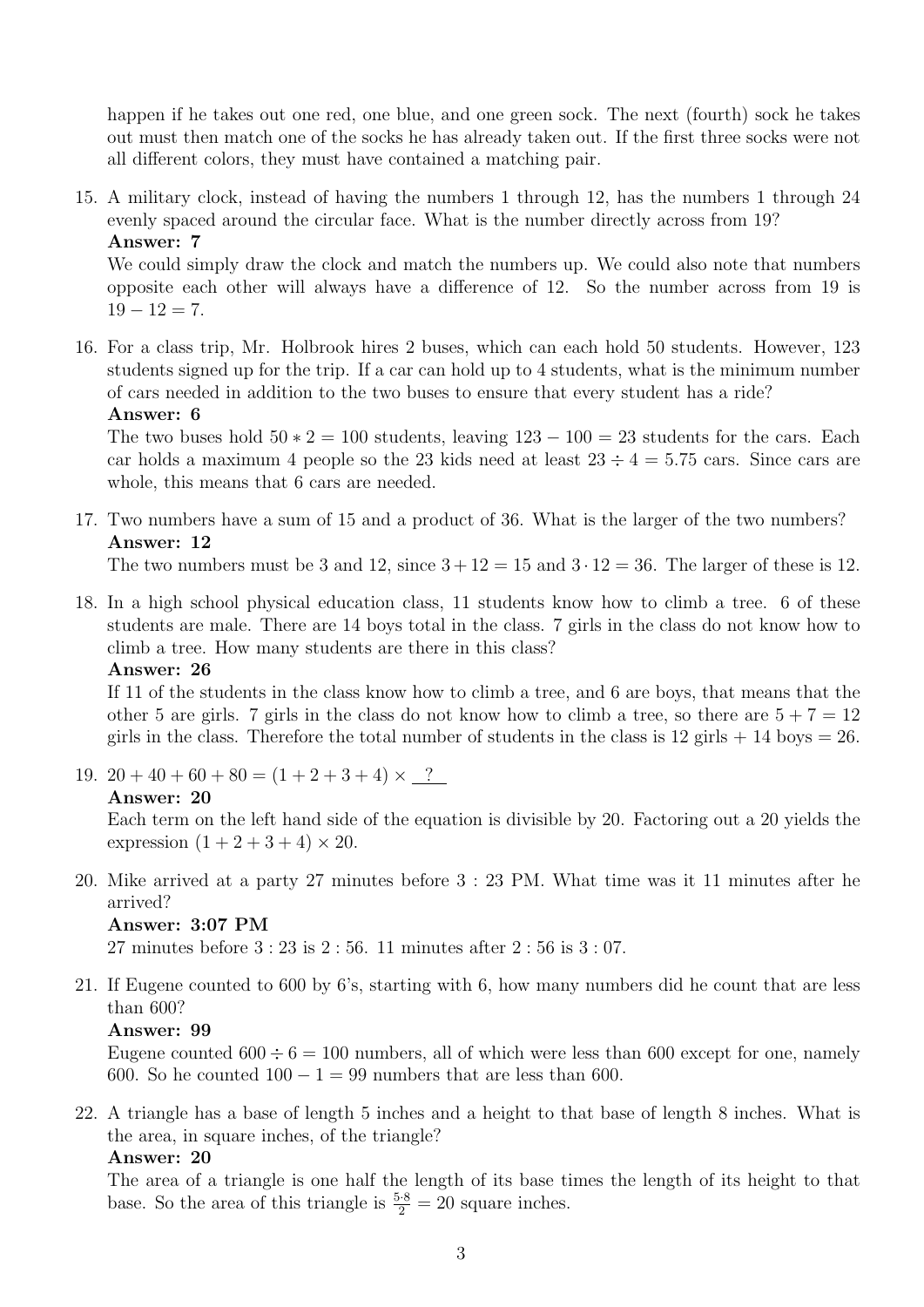23. If a bird's wings flap 64 times every second, then how many times do a bird's wings flap in 10 minutes?

# Answer: 38,400

There are 60 seconds in one minute, so there are  $10 \cdot 60 = 600$  seconds in 10 minutes. Thus the bird flaps its wings  $600 \cdot 64 = 38400$  times in 10 minutes.

24. If a race began at 3 : 43 PM and ended at 5 : 57 PM the same day, the race was half over at what time?

#### Answer: 4:50 PM

The entire race was 2 hours and 14 minutes long. So the race was half over at the start time - 3 : 43 PM - plus 1 hour and 7 minutes, or 4 : 50 PM.

25. Will is 11 years old, and his sister is 7 years old. What will be the sum of Will's age and his sister's age when Will is 26 years old?

```
Answer: 48
```
In  $26 - 11 = 15$  years, Will will be 26, and his sister will be  $7 + 15 = 22$ . Thus the sum of their ages will be  $26 + 22 = 48$ .

26. Hannah goes to Boston Market to eat lunch. She picks a piece of chicken for her main meal, and must select a side dish and a drink. The possible side dishes are mashed potatos, corn, green beans, and cinnamon apples. The possible drinks are Coca Cola, Sprite, orange soda, iced tea, lemonade, and water. How many different meals can Hannah select?

#### Answer: 24

For each of the four side dishes, Hannah can pick any of the six drinks. So there are  $4 * 6 = 24$ total combinations.

27. If the same number of 3's, 5's, and 7's are added together to get a sum of 105, what is the total number of 3's used in the sum?

#### Answer: 7

There must be  $105 \div (3 + 5 + 7) = 105 \div 15 = 7$  of each.

28. Dan likes bowling, pool, and math. He decides to number the 10 bowling pins 1 through 10 and adds up the numbers on each pin, obtaining a number P. Then he numbers each of the 15 pool balls 1 though 15 and adds these up to obtain a number B. Find  $B - P$ . Answer: 65

We could find  $B$  and  $P$  separately by adding the numbers 1 through 10 and 1 through 15, and then we could find  $B - P$ . It is quicker to note that B is just  $P + 11 + 12 + 13 + 14 + 15$  (since  $P = 1 + 2 + \cdots + 10$ . Therefore,  $B - P = 11 + 12 + 13 + 14 + 15 = 65$ .

29. Compute  $(1 + 2 + 3 + \cdots + 98 + 99) \div (0.01 + 0.02 + 0.03 + \cdots + 0.98 + 0.99)$ . Answer: 100

Note that multiplying each term in the divisor by 100 yields  $1+2+3+\cdots+98+99$ . So the dividend is 100 times the divisor; thus the quotient is 100.

30. Ashley's calculator only performs one process: when she enters a number, the calculator shifts the entire number one decimal place to the right, adds 11, and returns the resulting number. For example, if she enters 11, the calculator shifts 11 a decimal place to the right to give 1.1, then adds 11 which gives 12.1. If she gets back 32.5 as an answer, what was her original number? Answer: 215

We reverse the calculator's process:  $32.5 - 11 = 21.5$ . Shifted one decimal place to the left, this is 215.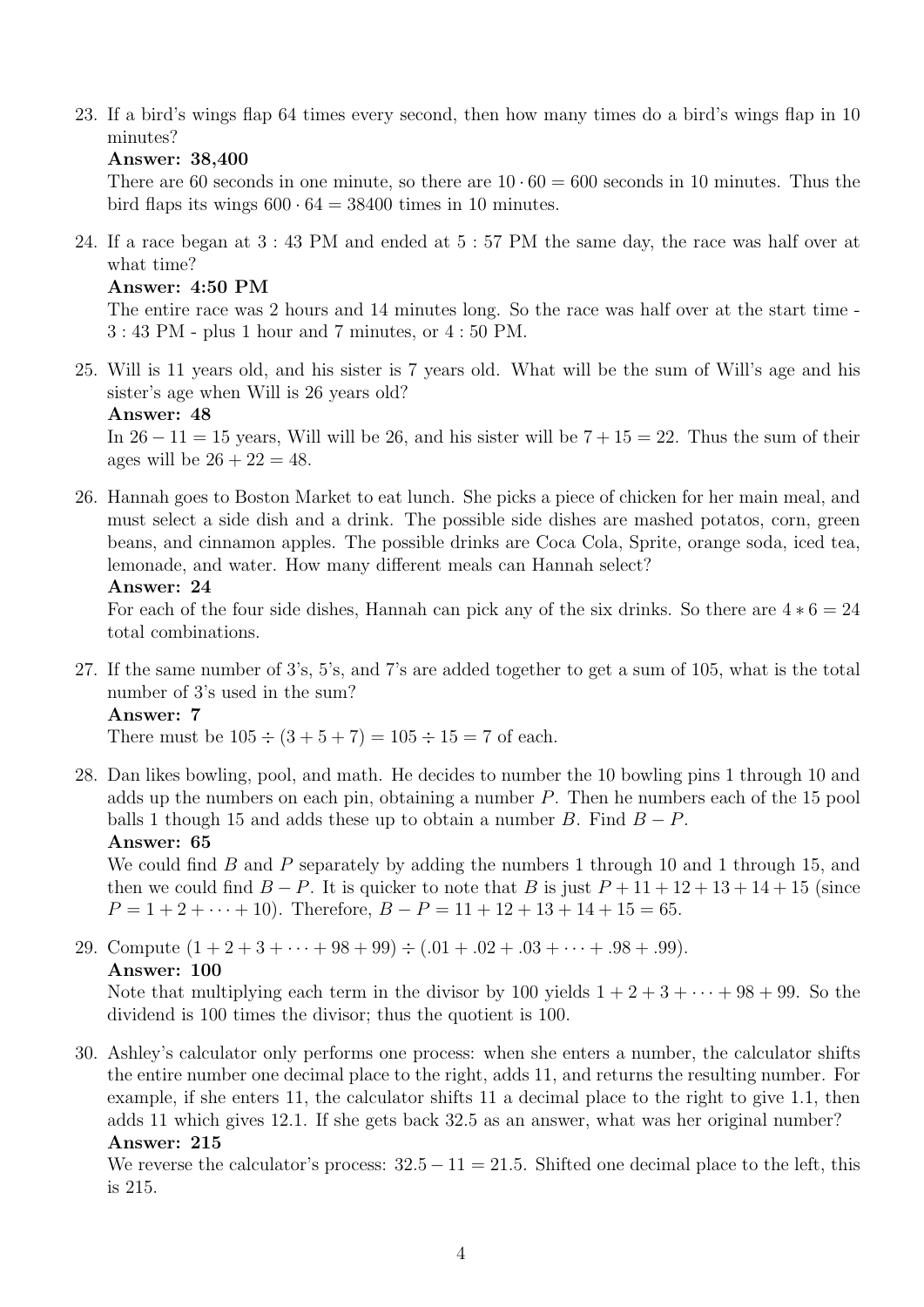31. Caroline chooses a whole number greater than 1. She divides  $1 \cdot 2 \cdot 3 \cdot 4 \cdot 5 \cdot 6 \cdot 7$  by that whole number. Then she divides the quotient by the same whole number. She continues dividing each new quotient by the same whole number until the remainder is no longer 0. Which whole number should Caroline choose so that she performs the division the greatest number of times? Answer: 2

If we break the composite numbers in  $1 \cdot 2 \cdot 3 \cdot 4 \cdot 5 \cdot 6 \cdot 7$  into prime facotrs, we see that there are four 2's in the prime factorization of this number, but only at most two factors of any other number. Thus Caroline can divide by 2 the greatest number of times.

32. Counting from either end of the line, Michelle is  $18^{th}$  in line. How many people are in the line? Answer: 35

There are 17 people in front of Michelle and 17 people behind her. Including her,  $17+17+1=35$ .

33. Ian and Rob are having a barbecue. Ian goes to Shoprite and buys 62 ounces of meat. Rob goes to Pathmark and buys 82 ounces of meat. In total, how many pounds of meat did Ian and Rob buy? (There are 16 ounces in one pound.)

#### Answer: 9

Together they bought  $62+82 = 144$  ounces of meat. Since one pound is equivalent to 16 ounces, they bought  $144 \div 16 = 9$  pounds of meat.

34. Sixteen teams compete in a soccer tournament. Each game, one team wins and one team loses, and the losing team is eliminated. How many games must be played so that only one team remains undefeated?

#### Answer: 15

Fifteen teams must be eliminated, and it takes one game to eliminate one team, so 15 games must be played.

35. Dr. Mayers raises chickens and rabbits in his classroom. He counts 45 total animals, and 144 legs (each chicken has 2 legs, while each rabbit has 4 legs). How many rabbits does Dr. Mayers have?

# Answer: 27

Suppose all the animals are rabbits. Then there would be  $4 \cdot 45 = 180$  legs. If we substitute a chicken for a rabbit, we reduce the number of legs by 2. We want to reduce the number of legs by  $180 - 144 = 36$ , so we must substitute in  $36 \div 2 = 18$  chickens. This means there are  $45 - 18 = 27$  rabbits.

36. What is the remainder when 6668 is divided by 6?

# Answer: 2

We know that 6666 is exactly divisible by 6, so 6668 is 2 more than a multiple of 6, and will have a remainder of 2 when divided by 6.

37. Sally has 7 coins, which together make 72 cents. Each coin is a penny, nickel, dime or quarter. How many dimes does Sally have?

# Answer: 1

Sally must have 2 pennies, since every other coin has a cent value that is a multiple of 5. If her other 5 coins are all dimes, she would only have 52 cents, so she must have at least one quarter. If her other 4 coins are all dimes, she would only have  $25 + 40 + 2 = 67$  cents, so she must have at least two quarters. If her other 3 coins are all dimes, she would have  $50 + 30 + 2 = 82$  cents, which is too much, so at least one coin must be a nickel. This would yield  $50 + 20 + 5 + 2 = 77$ cents, which is still too much, so two coins must be nickels. Thus she has 2 pennies, 2 quarters, 2 nickels, and 1 dime  $(2 \cdot 1 + 2 \cdot 25 + 2 \cdot 5 + 1 \cdot 10 = 72)$ .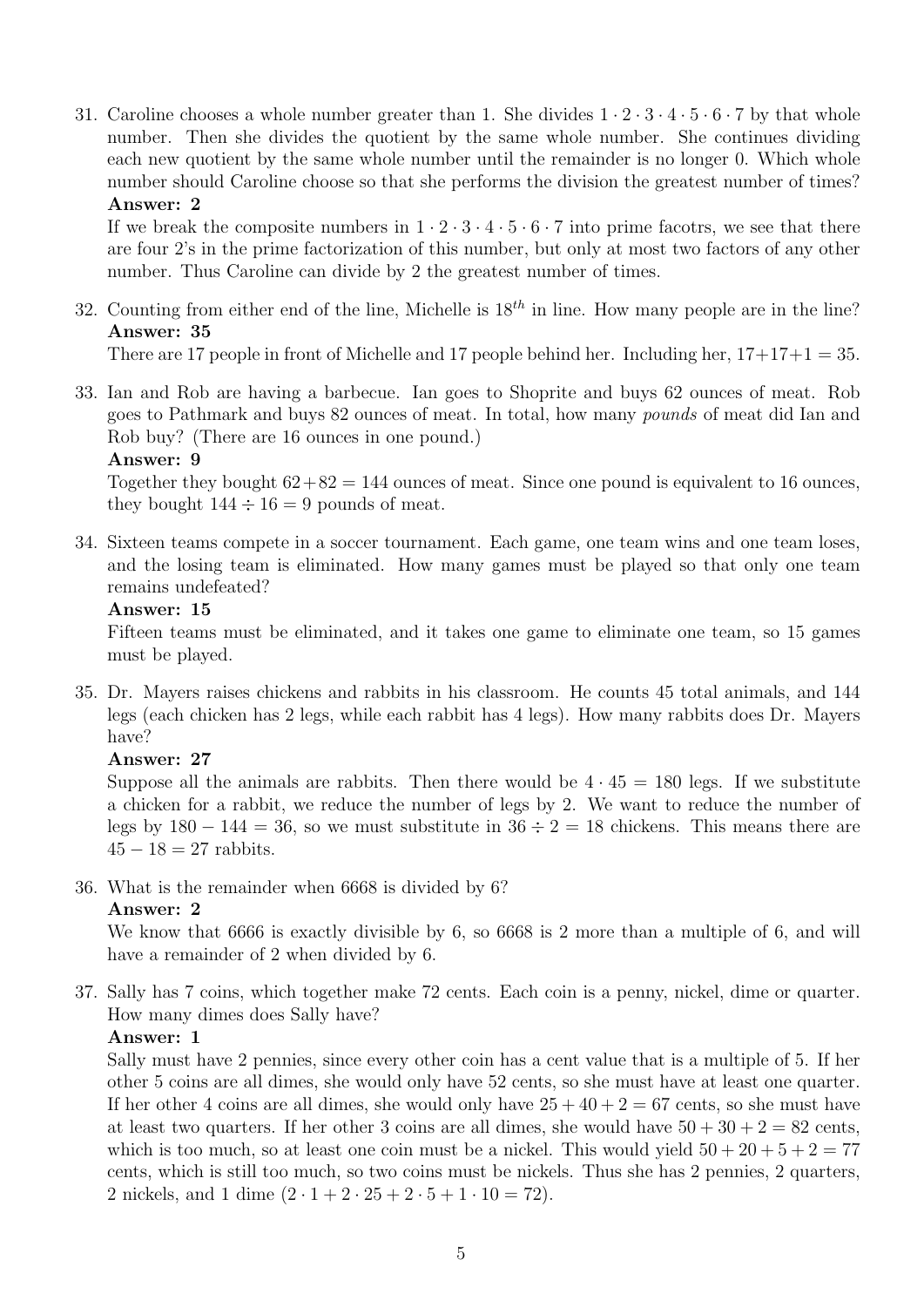- 38. 9 is 15\$ofwhatnumber? Answer: 60 Divide9by15\$:  $9 \div 0.15 = 60$ .
- 39. Connie took a test with 25 questions. For every question she got right, she earned 4 points, and for every question she got wrong, she lost 1 point. She answered every question, and got a score of 80. How many questions did she get right?

# Answer: 21

Guess-and-check can be used to solve this problem. Alternately, let c be the number of questions Connie got right. Then she got  $25-c$  questions wrong. So her score is  $4c-(25-c) = 5c-25 = 80$ . Solve for c:  $5c = 105 \Rightarrow c = 21$ .

40. If there are 5 zounds to a zong, 7 zongs to a zig, and 3 zigs to a zap, how many zounds are there to 3 zaps?

# Answer: 315

There are  $5 \cdot 7 = 35$  zounds to a zig, and since there are 3 zigs to a zap, there are  $35 \cdot 3 = 105$ zounds to a zap. So there are  $3 \cdot 105 = 315$  zounds to 3 zaps.

41. In 4 ponds, there are 33 ducks. For any arrangement of ducks in these ponds, you can find at least one pond with at least n ducks. What is the largest possible value of  $n$ ? Answer: 9

This is an application of the Pigeonhole Principle, with 33 "pigeons" (ducks) in 4 "holes" (ponds). Since  $33 \div 4 = 8.25$ , we round up to get the answer of 9.

42. Ben, Joe, Rob and Mike like to play ping-pong after math team. Each played exactly 3 games of ping-pong with each of the others. How many games of ping-pong were played altogether? Answer: 18

If we label the boys B, J, R, and M, we know that there are 6 games if they each played each other once: BJ, BR, BM, JR, JM, RM. But since they each played 3 games against each other, they played  $6 * 3 = 18$  games total.

43. Rachel begins writing the non-negative whole numbers (0, 1, 2, . . . ) across a sheet of paper in increasing order, with no spaces between them. She stops when she reaches the end of the paper. There is only room across the paper for 100 digits. What is the last digit Rachel writes? Answer: 4

The numbers  $0 - 9$  take up 10 spaces. Since there are 90 spaces left and we know that the next set of numbers consist of two digits each, we will be able to fit 45 two-digit numbers, beginning with 10. The 45th two-digit number is  $10 + 45 - 1 = 54$ , so the last digit in the row is 4.

44. A can of mango juice concentrate is mixed with 3 cans of water to make  $1\frac{1}{2}$  pints of mango juice. Each can of water is the same size as the can of mango juice. What fraction of a pint does one can hold?

# Answer:  $\frac{3}{8}$

If 4 cans can hold  $1\frac{1}{2}$  pints, which is the same as  $\frac{3}{2}$  pints, then 1 can can hold  $\frac{1}{4} \cdot \frac{3}{2} = \frac{3}{8}$  $\frac{3}{8}$  of a pint.

45. The sum of five different positive integers is 100. What is the largest possible value for any one of these integers?

# Answer: 90

In order to find the largest number, the other four numbers must be as small as possible. The four smallest distinct positive integers are 1, 2, 3 and 4. Thus the largest possible value for one of the integers is  $100 - (1 + 2 + 3 + 4) = 100 - 10 = 90$ .